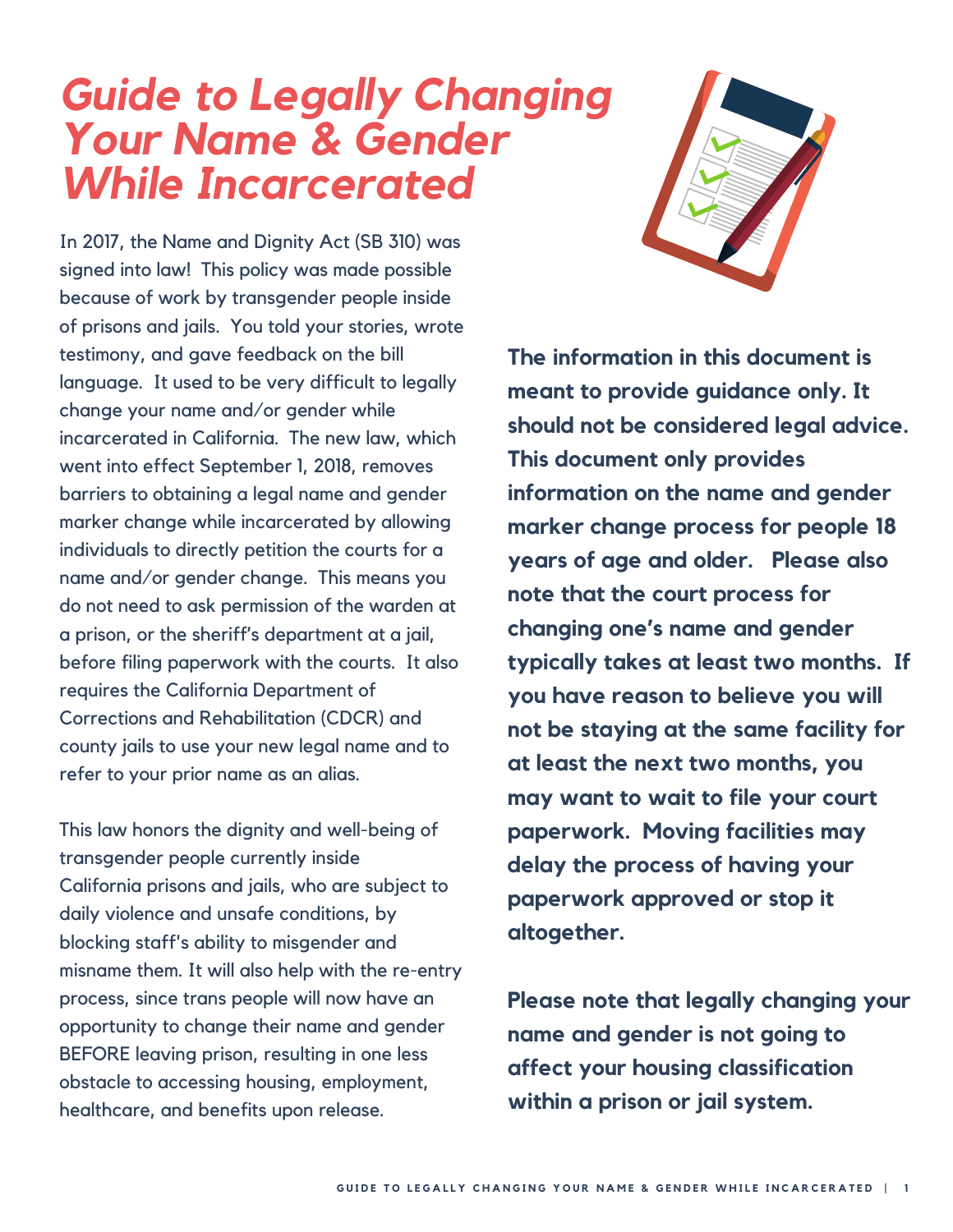### *How It Works*

If you are in prison or sentenced to county jail, you have the right to petition the court to obtain a name and/or gender change, which can be an important step to updating identity documents. Effective September 1, 2018, an incarcerated transgender person seeking a name and/or gender change court order no longer needs approval from the warden of their facility, Regional Administrator, or Corrections Case Manager before filing a petition with the court. An incarcerated individual can directly file a petition with the court through the same process used by a person who is not incarcerated.

In short, the process involves filling out and submitting the correct court documents (with filing fee or waiver) to the Superior Court in the county where you are incarcerated, notifying your respective department (CDCR or the sheriff's department) that you are filing with the court, and receiving a court order for your name and/or gender change. Below is a very brief overview of the process.

### *To file a petition you must:*

### *1) Access & fill out the court documents*

**Forms:** You will need to decide which set of forms you need, depending on whether you want to change only your name, only your gender marker, or your name and gender marker.

- Change of name only (NC-100 series): this includes forms NC-100, NC-110, NC-125, NC-130, and CM-010;
- Change of name and gender (NC-200 series): this includes forms NC-200, NC-110, NC-125, NC-230, and CM-010;
- Change of gender only (NC-300 series): this includes forms NC-300, NC-330, and CM-010. (Note that if you are only changing your gender, you are NOT required to notify your facility as described elsewhere in this guide.)
- Fee waivers (FW-001 and FW-003 and your trust account balance).

**Cost:** As of 2018, the fee for filing a petition in most counties is \$435. (Exceptions include San Francisco and Riverside counties, where the fee is \$450.) **The court does offer a fee waiver, which means you do not have to pay any of the fees.** To obtain this waiver, you must fill out forms FW-001 and FW-003, which should be available at the library at your prison or jail, and file them with the rest of your petition. If you are in CDCR, you will also need to attach a certified copy of your trust account balance with the fee waiver forms. Be sure to include your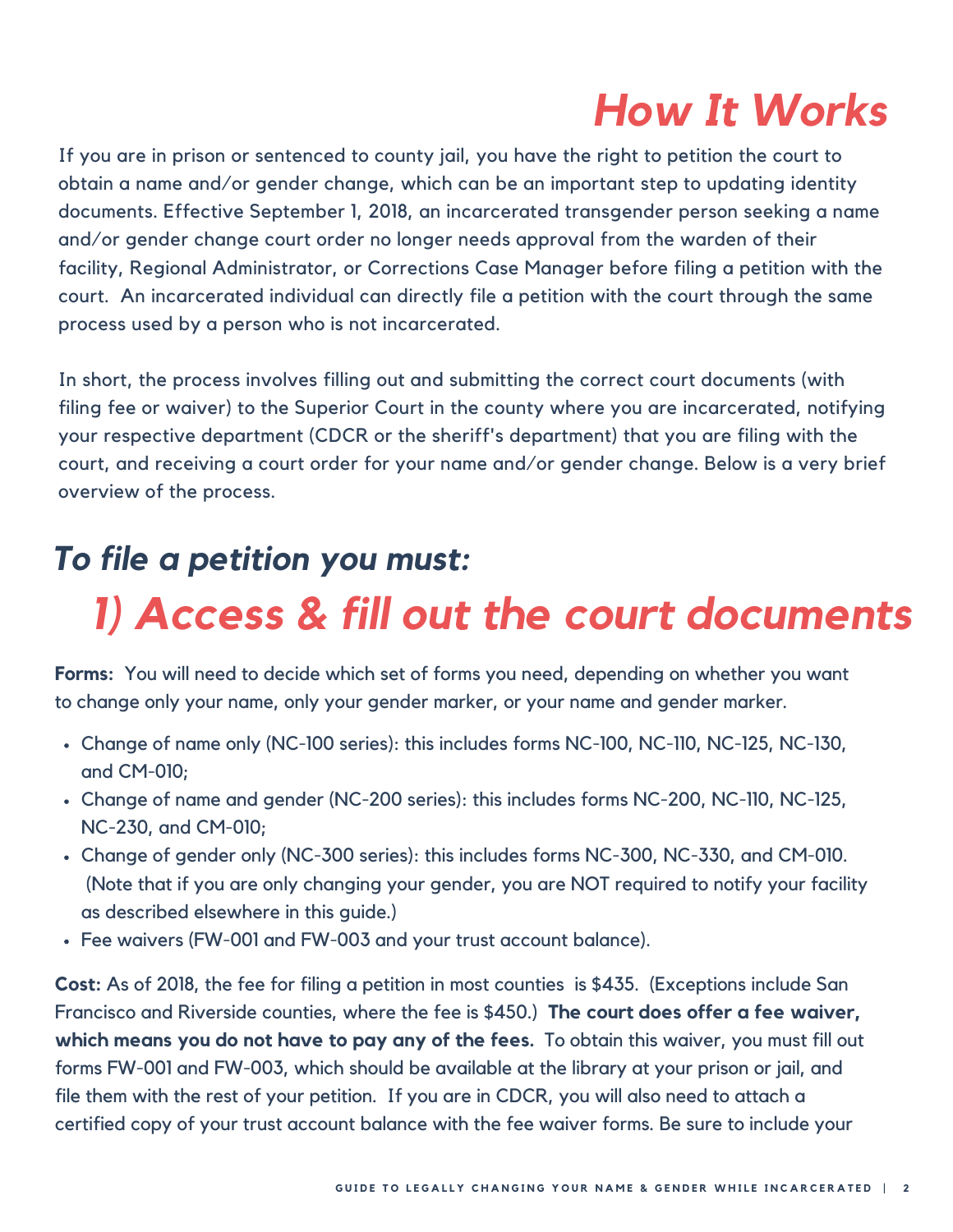Inmate Identification Number with the trust account balance. File a form 22 to Inmate Trust to request a copy of your trust account.

Instead of a fee waiver, you can also pay a partial filing fee of 20 percent of either the average monthly deposits to your trust account OR the average monthly balance in your account, for the six-month period preceding the application. After you have made this partial payment, you must then make monthly payments of 20% of the preceding month's income credited to your account, until you have paid the full amount of the court filing fee.

### *The fees collected by the court cannot exceed the amount of the fees that would be charged to a person who is not incarcerated.*

**Additional Notes:** Because of SB 179, another new law passed in 2017, you no longer need to provide a physician's affidavit (a verified statement from a doctor) to obtain a legal gender change. Instead, you must simply sign a personal declaration on form NC-200 or NC-300 stating that your request is to "conform your legal gender to your gender identity." As of September 1, 2018, you are able to request a legal change of gender to "male," "female," or "nonbinary."

Transgender Law Center has assembled step-by-step instructions for filling out name and/or gender change court forms, as well as sample filled-out forms. We are happy to mail them to anyone; please write to TLC at the address below.

**Give Notice:** When you file your petition for a name change or a name and gender change with the Court, you must also notify the prison or jail, as explained below.

# *2) Submit the petition*



Submit the petition for a name change (with all related paperwork) to the Superior Court in the county where you reside (meaning the county where you are currently incarcerated). This means you must file your paperwork in the county where you are incarcerated, typically by mailing it to that court's clerk's office. If there is more than one Superior Court courthouse in your county, name change petitions are typically filed at the location that handles "unlimited civil" petitions. You can find a partial list of addresses of clerk's offices in the **List of Courts and Addresses** section at the end of this resource. You can also find court address information in your facility's law library or in the Transgender Law Center's "ID Please" resource (you are welcome to write to TLC to request a copy).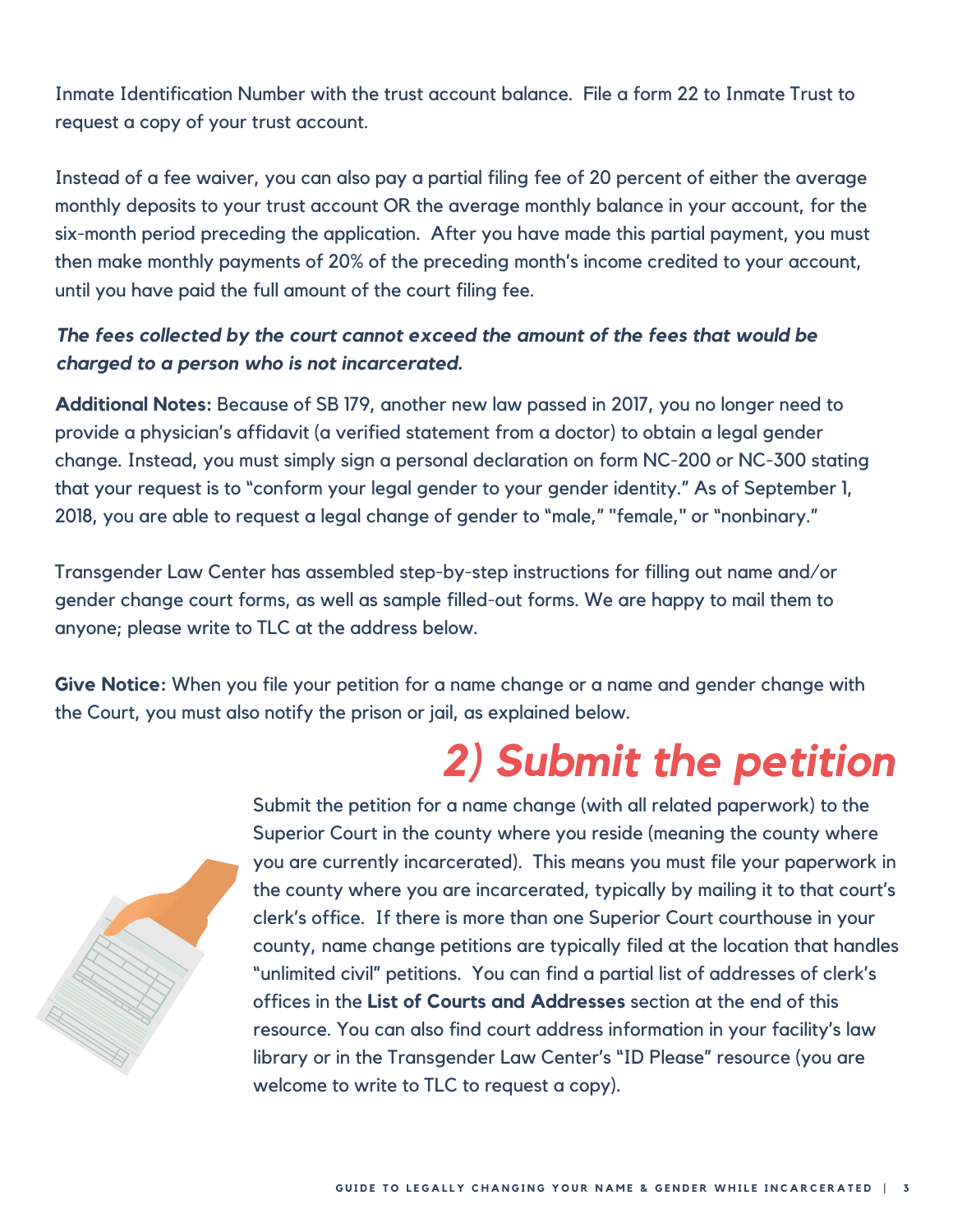### *3) Provide a copy*

At the time you submit your petition to the court, you must also provide a copy of the petition for a name change to the appropriate department. This will differ depending on if you are in jail or prison.

**Jail:** For those in the custody of a county jail, you must provide jail officials a copy of the papers you file with the court at the same time you file them. To find out what your Sheriff's Department's notification process is, you can start by asking custody staff or a counselor within your facility. If you are unable to get information on the process from a staff person, you can contact the ACLU for help.

**Prison:** For those in the custody of, or on parole within, *the Department of Corrections and Rehabilitation (CDCR)* the process of notification is as follows:

- You must fill out and submit a CDCR Form 2010 (06/18), Notice of Legal Name Change Petition, with a copy of all documents submitted to the court, to the Warden or Regional Parole Administrator (RPA) at the time the petition is submitted to the court. CDCR Form 2010 (06/18), Notice of Legal Name Change Petition, can be found in the law library.
- After you have submitted your petition for a name change to the court, the court will mail you a receipt and an Order to Show Cause. You must provide a copy of the Order to Show Cause (OSC) to the Warden or RPA within 3 calendar days of receipt.
- We recommend that you make a copy of your petition and CDCR Form 2010 before sending it to the court and mark the date when you sent it to the Warden or RPA. This will reduce likelihood of the agency claiming to have not received the notice.
- CDCR staff will then review the forms within 10 business days and send their review and recommendation to the Warden or RPA. The RPA will review the staff recommendation within 3 business days. If CDCR has an objection to the name change that is based on security risks, its lawyers can make those objections to the court.

# *4) Attend a hearing*

The Court will schedule a hearing on your petition if someone files an objection to it. If you receive notice of a hearing date and time from the Court, you should immediately notify staff at your facility to ensure that you are able to participate in the hearing, either in person or telephonically. At the hearing, you should be prepared to briefly explain why you are seeking to change your name, and to address whatever objections have been raised.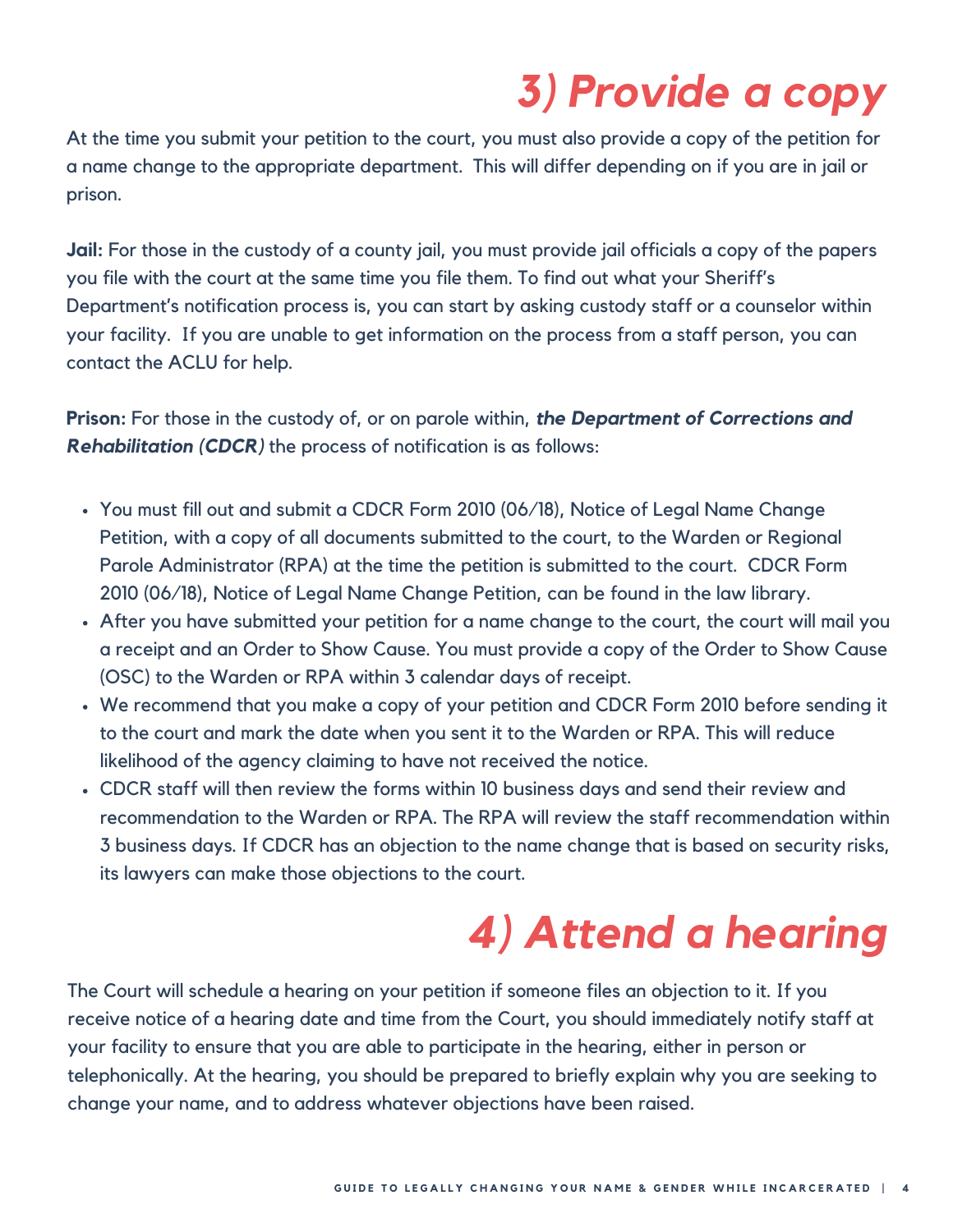### *5) Receive your court order*

If the Court grants your petition, you will receive a court order granting your name change. It is a good idea to request at least one extra certified copy of your court order for your records; these normally cost about \$25, but should be free if you have received a fee waiver.

If you are under the custody of CDCR, you should give a copy of the court order to the Correction Case Manager (CRM) at your facility. The CRM must update your ID in your C-file within 5 business days of receiving the court order. Once your new name is changed within the facility's database an updated identification card reflecting your new name should also be provided to you. You will be charged for the cost of a replacement ID card unless CDCR considers you "indigent."

Similarly, if you are in a county jail, you should give a copy of the court order granting your name change to staff there. Typically you should submit the order in the same way you submitted a copy of your petition earlier in this process. After the jail has received your court order, you should receive an updated identification card or wristband.

If your new name is not updated in the facility's records, or you are not issued a new identification card reflecting your new name, please contact TGI Justice Project. All your documentation with the prison or jail must be updated to reflect your new name, and prior names should **only** be listed as an alias.

Note also that in preparation to be released, you will also need to provide copies of your court order to other institutions like the DMV, Social Security, or your bank, to get them to change your name in their records. More information about updating California and federal documents to reflect your new legal name and/or gender is available in Transgender Law Center's guide "ID Please"; write to TLC to request a copy.

# *Will my petition be granted?*

Although people in California generally have the right to legally change their names, courts sometimes deny a petition if someone else objects. This can happen for non-incarcerated as well as for incarcerated people, but for people in CDCR custody, there is a more formalized structure that wardens and RPAs can use to request that an objection is filed with the Court. The process for a Warden or RPA to object to a petition includes forwarding the CDCR Form 2010, memorandum, petition, OSC, and any supporting documents to the Office of Legal Affairs (OLA) for review.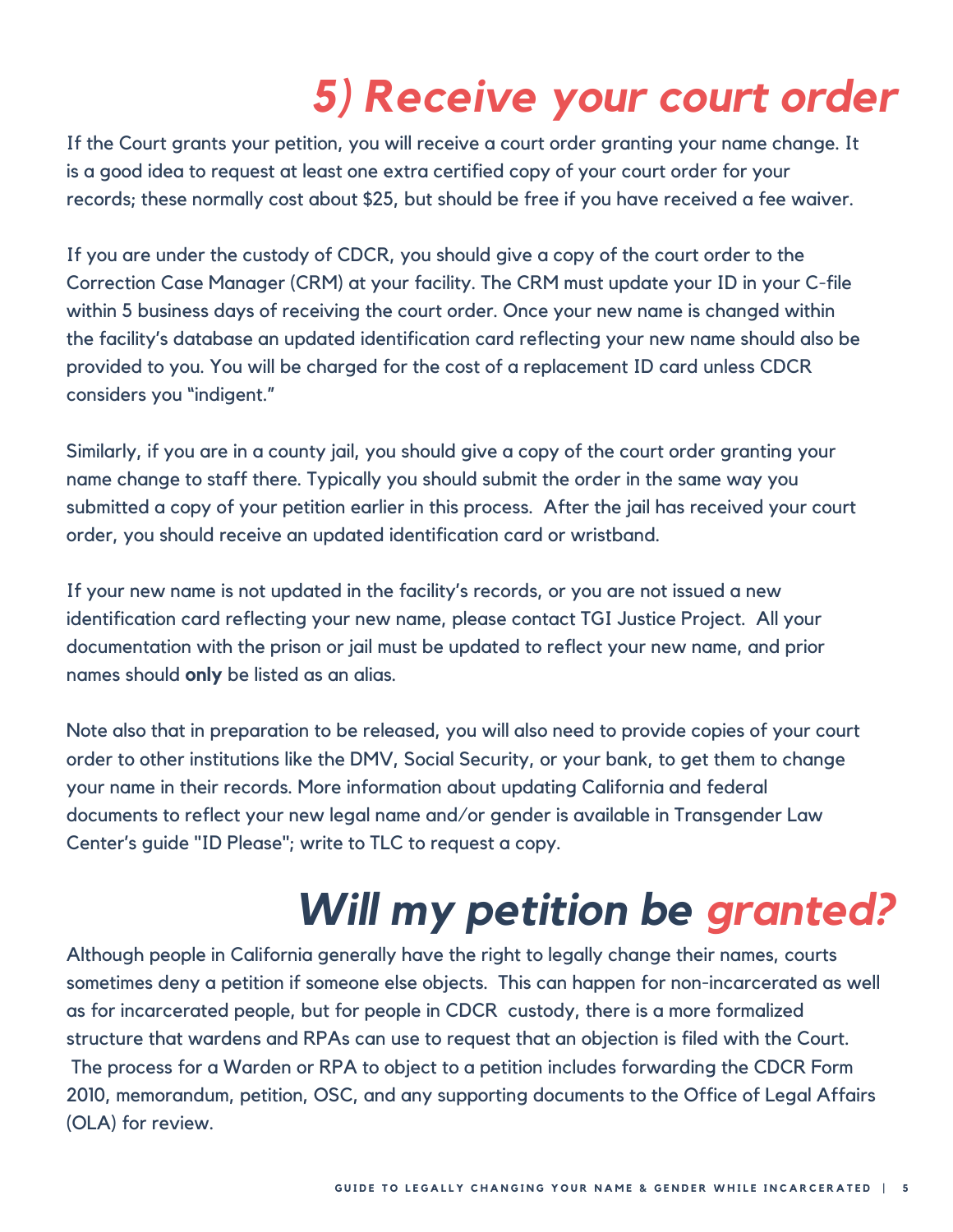The OLA reviews the recommendation within 5 business days to determine if an objection is warranted. If the OLA determines the objection is warranted, OLA will file a formal objection with the Court.

A petition may also be denied at the discretion of the judge. Some examples where we have heard of this happening are if the name you are seeking to change to is deemed inappropriate such as a swear word, a sacrilegious word, a word that is seen as obscene, a name the judge thinks you are adopting in order to commit fraud, etc.

Unfortunately, if you are required to register under Penal Code Section 290, it is very likely your petition will be denied. If your petition is approved, please look into notification requirements or contact the TGI Justice Project for support.

### *What happens if my petition is denied by the court?*

If you petition for a name/gender change is denied by the court, you will get notification from the court and a copy of the denial court order will be included in your prison or jail file.

If you are denied, you may re-petition the court again at a later date.

# *Questions or requests for assistance:*

**If you have questions, please contact:**

**Transgender, Gender Variant, and Intersex (TGI) Justice Project** 370 Turk St #370 San Francisco, CA 94102

### **American Civil Liberties Union (ACLU) of California** Attention: LGBTQ Team 1313 West 8th Street #200 Los Angeles, CA 90017

**Transgender Law Center** PO Box 70976 Oakland, CA 94612 Phone: 510-380-8229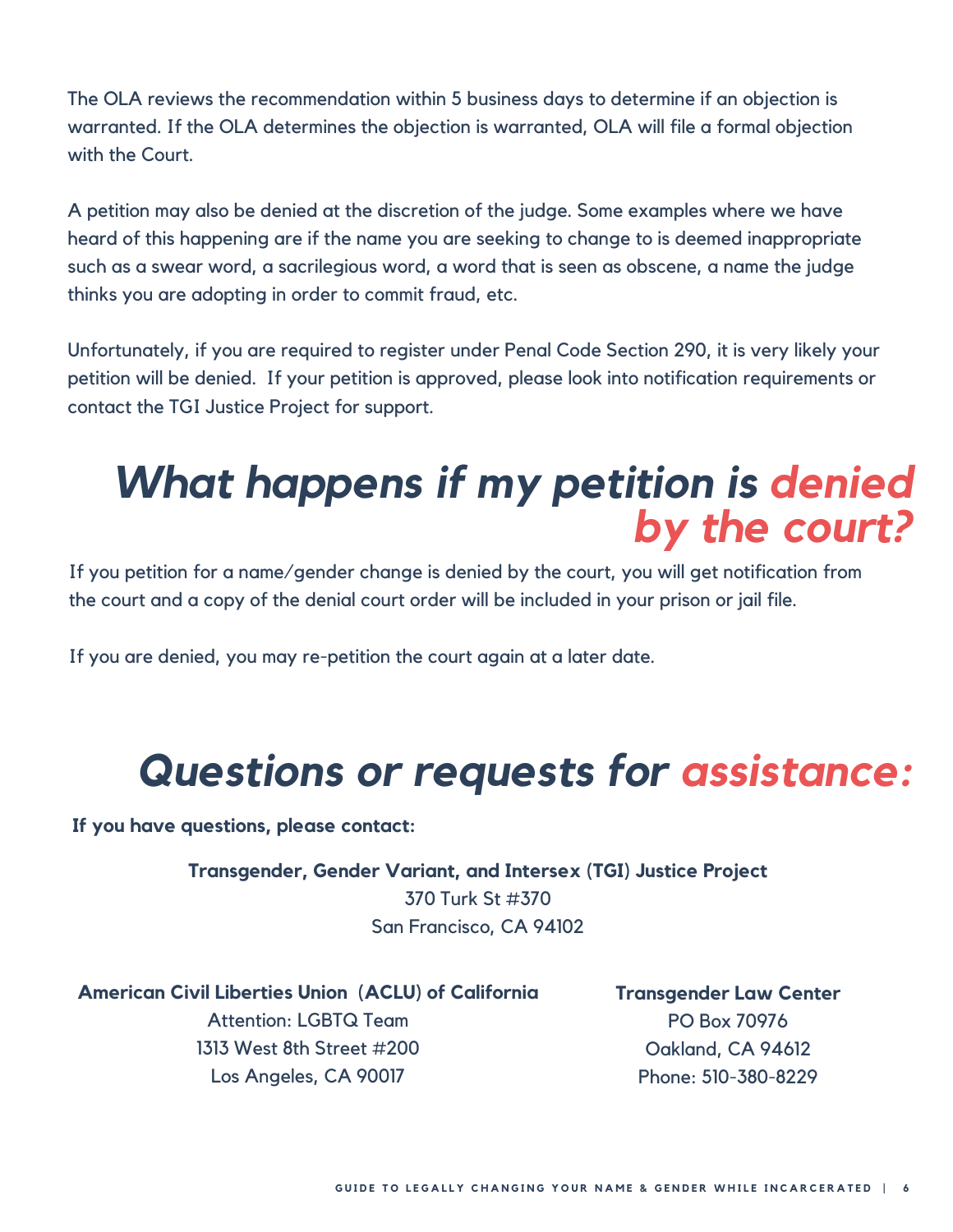### *List of courts and addresses:*

Generally speaking, it should be possible to file your petition for a name and/or gender change with the court by mail. Below is a list of some of the CDCR facilities we regularly hear from, followed by the county that facility is located in and the phone number and address of the court where your petition may be sent.

Some counties require extra forms; for the counties that do, we have tried to list those below. If you are in another county, need a copy of one of the forms listed below, or run into problems filing by mail, please contact Transgender Law Center, TGI Justice, or the ACLU.

#### **Atascadero State Hospital**

San Luis Obispo County Civil & Family Law Branch 1035 Palm Street, Room 385, San Luis Obispo, CA, 93408 805-781-5677

#### **California Health Care Facility**

San Joaquin County Superior Court of California – San Joaquin Civil Division 180 E Weber Ave, Ste 200, Stockton, CA 95202 209-992-5693

#### **California Institute for Men**

San Bernardino County San Bernardino District – Civil Division 247 W 3rd St, San Bernardino, CA 92415- 0210 909-708-8678

#### **California Institute for Women**

Riverside County Riverside Historic Courthouse 4050 Main Street, Riverside, CA 92501 (requires an extra form: "Certificate of Counsel (Local Form RI-C1032)" (there are several locations that handle name change petitions in this county; this is the one for CIW) 951-777-3147

#### **California Medical Facility**

Solano County Old Solano Courthouse, Civil Clerk's Office 580 Texas Street, Fairfield, CA 94533 707-207-7330

### **California State Prison – Los Angeles County**

Los Angeles County Michael Antonovich Antelope Valley **Courthouse** 42011 4th Street West Lancaster, CA 93534 (requires two extra forms: "Civil Case Cover Sheet Addendum and Statement of Location (LACIV-109)" and "Name Change Criminal History Assessment (LACIV 226)" (there are several locations that handle name change petitions in this county; this is the one for CSPLAC) 661-483-5797

#### **California State Prison – Solano**

Solano County Old Solano Courthouse, Civil Clerk's Office 580 Texas Street, Fairfield, CA 94533 707-207-7330

**Central California Women's Facility** Madera County Main Courthouse 200 South "G" Street, Madera, CA 93637 559-416-5525